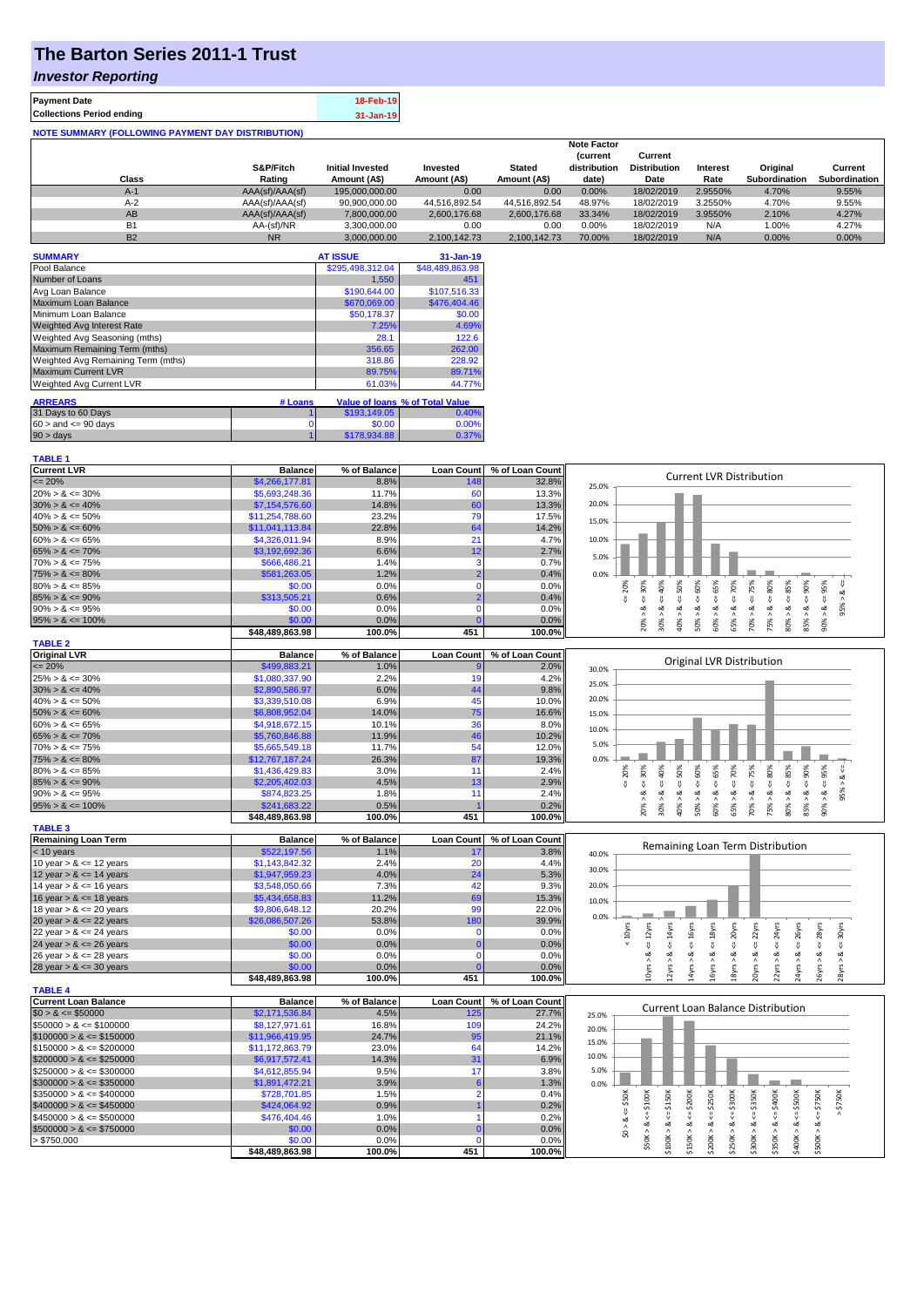# **The Barton Series 2011-1 Trust**

#### *Investor Reporting*

| <b>Payment Date</b><br><b>Collections Period ending</b><br><b>TABLE 5</b> |                                    | 18-Feb-19<br>31-Jan-19  |                   |                 |                                                                                                                                                                                                          |
|---------------------------------------------------------------------------|------------------------------------|-------------------------|-------------------|-----------------|----------------------------------------------------------------------------------------------------------------------------------------------------------------------------------------------------------|
| <b>Loan Seasoning</b>                                                     | <b>Balance</b>                     | % of Balance            | <b>Loan Count</b> | % of Loan Count |                                                                                                                                                                                                          |
| $= 6$ mths                                                                | \$0.00                             | 0.0%                    |                   | 0.0%            | Loan Seasoning Distribution<br>35.0%                                                                                                                                                                     |
| $> 8 \le 12$ mth                                                          | \$0.00                             | 0.0%                    | O                 | 0.0%            | 30.0%                                                                                                                                                                                                    |
| $12 > 8 \le 18$ mths                                                      | \$0.00                             | 0.0%                    | 0                 | 0.0%            | 25.0%                                                                                                                                                                                                    |
| $18 > 8 \le 24$ mths                                                      | \$0.00                             | 0.0%                    | O                 | 0.0%            | 20.0%                                                                                                                                                                                                    |
| $2 > 8 \le 3$ years                                                       | \$0.00<br>\$0.00                   | 0.0%<br>0.0%            | 0<br>$\Omega$     | 0.0%<br>0.0%    | 15.0%                                                                                                                                                                                                    |
| $3 > 8 \le 4$ years<br>$4 > 8 \le 5$ years                                | \$0.00                             | 0.0%                    |                   | 0.0%            | 10.0%                                                                                                                                                                                                    |
| $5 > 8 \le 6$ years                                                       | \$0.00                             | 0.0%                    | $\Omega$          | 0.0%            | 5.0%                                                                                                                                                                                                     |
| $6 > 8 \le 7$ years                                                       | \$0.00                             | 0.0%                    | C                 | 0.0%            | 0.0%                                                                                                                                                                                                     |
| $7 > 8 \le 8$ years                                                       | \$0.00                             | 0.0%                    | $\mathbf 0$       | 0.0%            | $\leq$ 9 years<br>$\le$ = 10 years<br>6 mths<br>$\leq 12$ mth<br>$12 > 8$ <= 18 mths<br>24 mths<br>$\leq$ 8 years<br><= 3 years<br>$\leq$ = 4 years<br>$\le$ 5 years<br>6 years<br>$6 > 8 < z < 7$ years |
| $8 > 8 \le 9$ years                                                       | \$15,207,151.49                    | 31.4%                   | 108               | 23.9%           | V<br>₩                                                                                                                                                                                                   |
| $9 > 8 \le 10$ years                                                      | \$14,760,686.75                    | 30.4%                   | 118               | 26.2%           | œ<br>4 > 8<br>œ<br>$8 - 8$<br>≪<br>2 > 8<br>∞<br>œ                                                                                                                                                       |
| > 10 years                                                                | \$18,522,025.74<br>\$48,489,863.98 | 38.2%<br>100.0%         | 225<br>451        | 49.9%<br>100.0% | $18 > 8$<br>$\hat{\boldsymbol{\delta}}$<br>$\hat{\mathbf{5}}$<br>$\hat{z}$<br>$\hat{9}$                                                                                                                  |
| <b>TABLE 6</b>                                                            |                                    |                         |                   |                 |                                                                                                                                                                                                          |
| Postcode Concentration (top 10 by value)                                  | <b>Balance</b>                     | % of Balance            | <b>Loan Count</b> | % of Loan Count |                                                                                                                                                                                                          |
| 5700                                                                      | \$1,778,145.83                     | 3.7%                    |                   | 4.2%            | Geographic Distribution<br>0.7%                                                                                                                                                                          |
| 2905                                                                      | \$1,182,148.60                     | 2.4%                    | 8                 | 1.8%            | 16.7%                                                                                                                                                                                                    |
| 2614                                                                      | \$1,129,880.99                     | 2.3%                    | 8                 | 1.6%            |                                                                                                                                                                                                          |
| 5159<br>2617                                                              | \$1,093,619.24<br>\$1,057,796.32   | 2.3%<br>2.2%            | 6                 | 1.8%<br>1.3%    | 6.5%                                                                                                                                                                                                     |
| 2615                                                                      | \$998,699.59                       | 2.1%                    | 10                | 2.2%            |                                                                                                                                                                                                          |
| 5108                                                                      | \$975,620.54                       | 2.0%                    |                   | 1.8%            | 51.9%                                                                                                                                                                                                    |
| 2602                                                                      | \$971,192.06                       | 2.0%                    |                   | 1.6%            |                                                                                                                                                                                                          |
| 2620                                                                      | \$967,043.01                       | 2.0%                    |                   | 1.6%            |                                                                                                                                                                                                          |
| 2605                                                                      | \$913,146.54                       | 1.9%                    | 5                 | 1.1%            | 24.2%                                                                                                                                                                                                    |
| <b>TABLE 7</b>                                                            |                                    |                         |                   |                 | SA ACT INSW WA Other                                                                                                                                                                                     |
| <b>Geographic Distribution</b>                                            | <b>Balance</b>                     | % of Balance            | <b>Loan Count</b> | % of Loan Count |                                                                                                                                                                                                          |
| <b>Australian Capital Territory</b><br>New South Wales                    | \$11,747,158.54<br>\$3,145,984.52  | 24.2%<br>6.5%           | 8<br>22           | 19.1%<br>4.9%   |                                                                                                                                                                                                          |
| Northern Territory                                                        | \$0.00                             | 0.0%                    | C                 | 0.0%            |                                                                                                                                                                                                          |
| Queensland                                                                | \$0.00                             | 0.0%                    | $\Omega$          | 0.0%            | Metro / Non-Metro / Inner City Distribution<br>0.8%                                                                                                                                                      |
| South Australia                                                           | \$25,152,580.45                    | 51.9%                   | 274               | 60.8%           | 16.8%                                                                                                                                                                                                    |
| Tasmania                                                                  | \$0.00                             | 0.0%                    | -C                | 0.0%            |                                                                                                                                                                                                          |
| Victoria                                                                  | \$324,600.85                       | 0.7%                    | 5                 | 1.1%            |                                                                                                                                                                                                          |
| Western Australia                                                         | \$8,119,539.62                     | 16.7%                   | 64                | 14.2%           |                                                                                                                                                                                                          |
| <b>TABLE 8</b>                                                            | \$48,489,863.98                    | 100.0%                  | 451               | 100.0%          |                                                                                                                                                                                                          |
| Metro/Non-Metro/Inner-City                                                | <b>Balance</b>                     | % of Balance            | <b>Loan Count</b> | % of Loan Count |                                                                                                                                                                                                          |
| Metro                                                                     | \$39,951,038.56                    | 82.4%                   | 369               | 81.8%           | 82.4%                                                                                                                                                                                                    |
| Non-metro                                                                 | \$8,152,224.98                     | 16.8%                   | 79                | 17.5%           |                                                                                                                                                                                                          |
| Inner city                                                                | \$386,600.44<br>\$48,489,863.98    | 0.8%<br>100.0%          | 451               | 0.7%<br>100.0%  | ■ Metro<br>Non-metro<br>Inner city                                                                                                                                                                       |
| <b>TABLE 9</b>                                                            |                                    |                         |                   |                 |                                                                                                                                                                                                          |
| <b>Property Type</b>                                                      | <b>Balance</b>                     | % of Balance            | <b>Loan Count</b> | % of Loan Count |                                                                                                                                                                                                          |
| <b>Residential House</b>                                                  | \$44,462,388.39                    | 91.7%                   | 412               | 91.4%           | Occupancy Type Distribution                                                                                                                                                                              |
| <b>Residential Unit</b>                                                   | \$3,880,827.91                     | 8.0%<br>0.0%            | 38<br>$\mathbf 0$ | 8.4%            | 4.9%                                                                                                                                                                                                     |
| Rural<br>Semi-Rural                                                       | \$0.00<br>\$0.00                   | 0.0%                    | $\Omega$          | 0.0%<br>0.0%    |                                                                                                                                                                                                          |
| <b>High Density</b>                                                       | \$146,647.68                       | 0.3%                    |                   | 0.2%            |                                                                                                                                                                                                          |
|                                                                           | \$48,489,863.98                    | 100.0%                  | 451               | 100.0%          |                                                                                                                                                                                                          |
| <b>TABLE 10</b>                                                           |                                    |                         |                   |                 |                                                                                                                                                                                                          |
| <b>Occupancy Type</b><br><b>Owner Occupied</b>                            | <b>Balance</b>                     | % of Balance            | <b>Loan Count</b> | % of Loan Count |                                                                                                                                                                                                          |
| Investment                                                                | \$46,105,928.86<br>\$2,383,935.12  | 95.1%<br>4.9%           | 425<br>26         | 94.2%<br>5.8%   |                                                                                                                                                                                                          |
|                                                                           | \$48,489,863.98                    | 100.0%                  | 451               | 100.0%          | 95.1%                                                                                                                                                                                                    |
| <b>TABLE 11</b>                                                           |                                    |                         |                   |                 |                                                                                                                                                                                                          |
| <b>Employment Type Distribution</b>                                       | <b>Balance</b>                     | % of Balance            | <b>Loan Count</b> | % of Loan Count | Owner Occupied<br>Investment                                                                                                                                                                             |
| Contractor<br>Pay-as-you-earn employee (casual)                           | \$449,041.94<br>\$1,134,178.64     | 0.9%<br>2.3%            | 10                | 1.3%<br>2.2%    |                                                                                                                                                                                                          |
| Pay-as-you-earn employee (full time)                                      | \$38,337,633.65                    | 79.1%                   | 339               | 75.2%           | <b>LMI Provider Distribution</b>                                                                                                                                                                         |
| Pay-as-you-earn employee (part time)                                      | \$3,445,578.88                     | 7.1%                    | 42                | 9.3%            | 6.1%                                                                                                                                                                                                     |
| Self employed                                                             | \$1,998,634.99                     | 4.1%                    | 17                | 3.8%            |                                                                                                                                                                                                          |
| No data                                                                   | \$3,124,795.88                     | 6.4%                    | 37                | 8.2%            |                                                                                                                                                                                                          |
| <b>TABLE 12</b>                                                           | \$48,489,863.98                    | 100.0%                  | 451               | 100.0%          |                                                                                                                                                                                                          |
| <b>LMI Provider</b>                                                       | <b>Balance</b>                     | % of Balance            | <b>Loan Count</b> | % of Loan Count |                                                                                                                                                                                                          |
| QBE                                                                       | \$45,523,786.71                    | 93.9%                   | 434               | 96.2%           |                                                                                                                                                                                                          |
| Genworth                                                                  | \$2,966,077.27                     | 6.1%                    | 17                | 3.8%            |                                                                                                                                                                                                          |
| <b>TABLE 13</b>                                                           | \$48,489,863.98                    | 100.0%                  | 451               | 100.0%          | 93.9%                                                                                                                                                                                                    |
| <b>Arrears</b>                                                            | <b>Balance</b>                     | % of Balance            | <b>Loan Count</b> | % of Loan Count |                                                                                                                                                                                                          |
| <= 0 days                                                                 | \$46,064,705.50                    | 95.0%                   | 435               | 96.5%           | $\Box$ QBE<br>Genworth                                                                                                                                                                                   |
| $0 >$ and $\leq$ 30 days                                                  | \$2,053,074.55                     | 4.2%                    | 14                | 3.1%            |                                                                                                                                                                                                          |
| $30 >$ and $\leq 60$ days                                                 | \$193,149.05                       | 0.4%                    |                   | 0.2%            | Interest Rate Type Distribution<br>15.0%                                                                                                                                                                 |
| $60 >$ and $\leq 90$ days<br>$90 > \text{days}$                           | \$0.00<br>\$178,934.88             | 0.0%<br>0.4%            | C                 | 0.0%<br>0.2%    |                                                                                                                                                                                                          |
|                                                                           | \$48,489,863.98                    | 100.0%                  | 451               | 100.0%          |                                                                                                                                                                                                          |
| <b>TABLE 14</b>                                                           |                                    |                         |                   |                 |                                                                                                                                                                                                          |
| <b>Interest Rate Type</b>                                                 | <b>Balance</b>                     | % of Balance            | <b>Loan Count</b> | % of Loan Count |                                                                                                                                                                                                          |
| Variable                                                                  | \$41,228,726.98                    | 85.0%                   | 38                | 86.3%           |                                                                                                                                                                                                          |
| Fixed                                                                     | \$7,261,137.00<br>\$48,489,863.98  | 15.0%<br>100.0%         | 62<br>451         | 13.7%<br>100.0% |                                                                                                                                                                                                          |
| <b>TABLE 15</b>                                                           |                                    |                         |                   |                 | 85.0%                                                                                                                                                                                                    |
| <b>Weighted Ave Interest Rate</b><br><b>Fixed Interest Rate</b>           | <b>Balance</b><br>4.29%            | <b>Loan Count</b><br>62 |                   |                 | Variable Fixed                                                                                                                                                                                           |